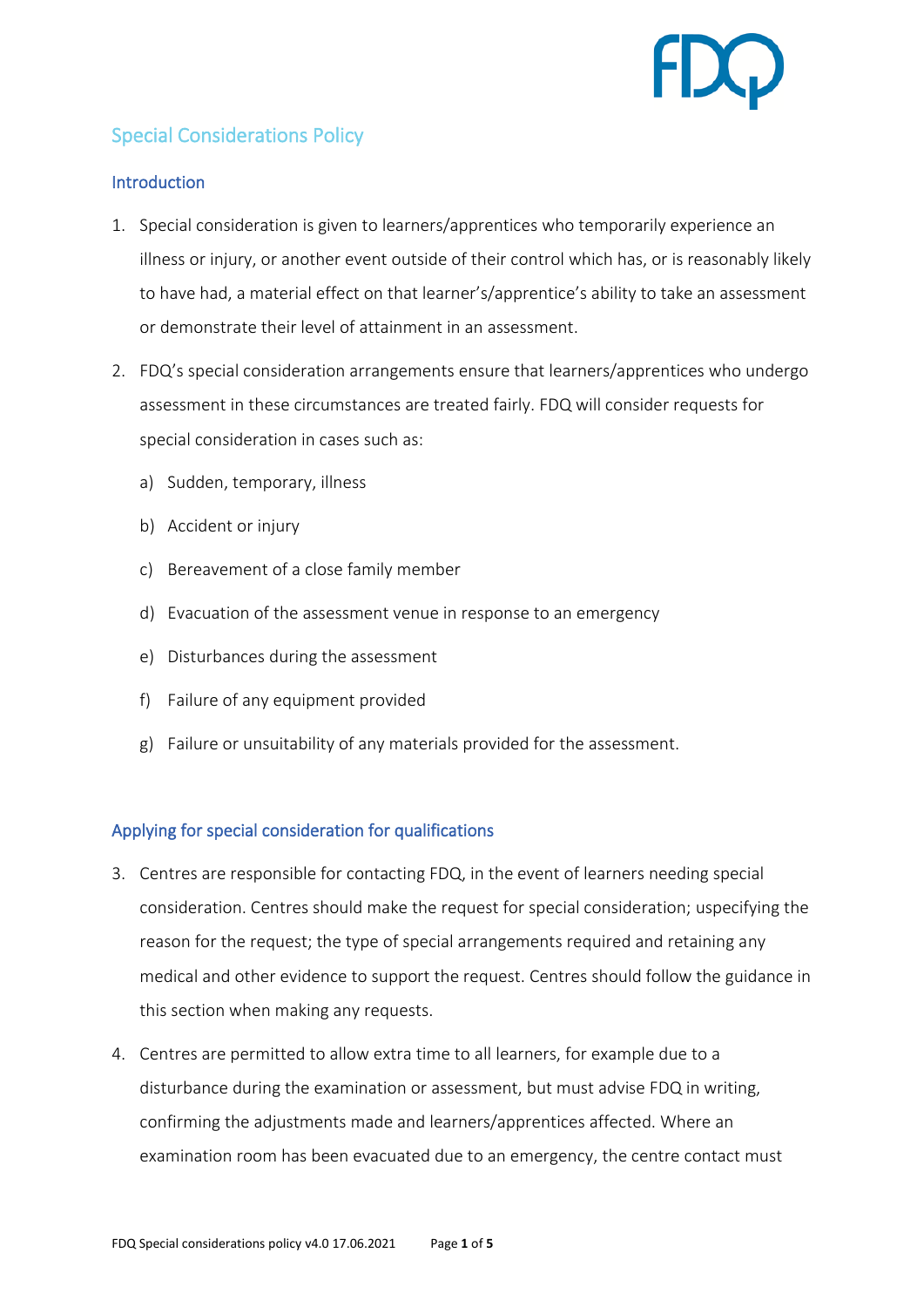make a judgement on whether or not the security of the examination has been breached and consequently whether or not to allow the examination to continue. Full details must be recorded in the invigilators report and FDQ must be informed.

- 5. It should be noted that special consideration will normally apply to assessments taken under examination conditions (including assessment for Functional Skills), and where the opportunity to re-take the assessment may not occur for several months. Where an assessment requires the learner to demonstrate practical competence or where criteria have to be met fully, or where another assessment opportunity can be made available quickly, it is usually more appropriate to offer the learner an opportunity to take the assessment at a later date.
- 6. If a learner completing an assessment experiences any of the circumstances listed at the time of assessment, the centre must:
	- a) Follow its internal procedures to notify the person responsible for making contact with FDQ. This centre contact must then contact FDQ to notify of an impending application for special consideration
	- b) Apply to FDQ using the appropriate method detailing and attaching the following
		- i. The specific assessment to which the application applies, including the date, unit name and qualification title
		- ii. The learner's full name and registration number
		- iii. Full details of the reason(s) for requesting special consideration, including any medical and other evidence, if applicable.
- 7. FDQ will process applications for special consideration as follows:
	- a) All special consideration applications received are referred initially to the Quality and Operations Director. On receipt, an acknowledgement will be sent to the centre contact within 5 working days
	- b) The Quality and Operations Director will review the application and supporting evidence, and if further information is required, the centre will be contacted in writing by FDQ within 14 working days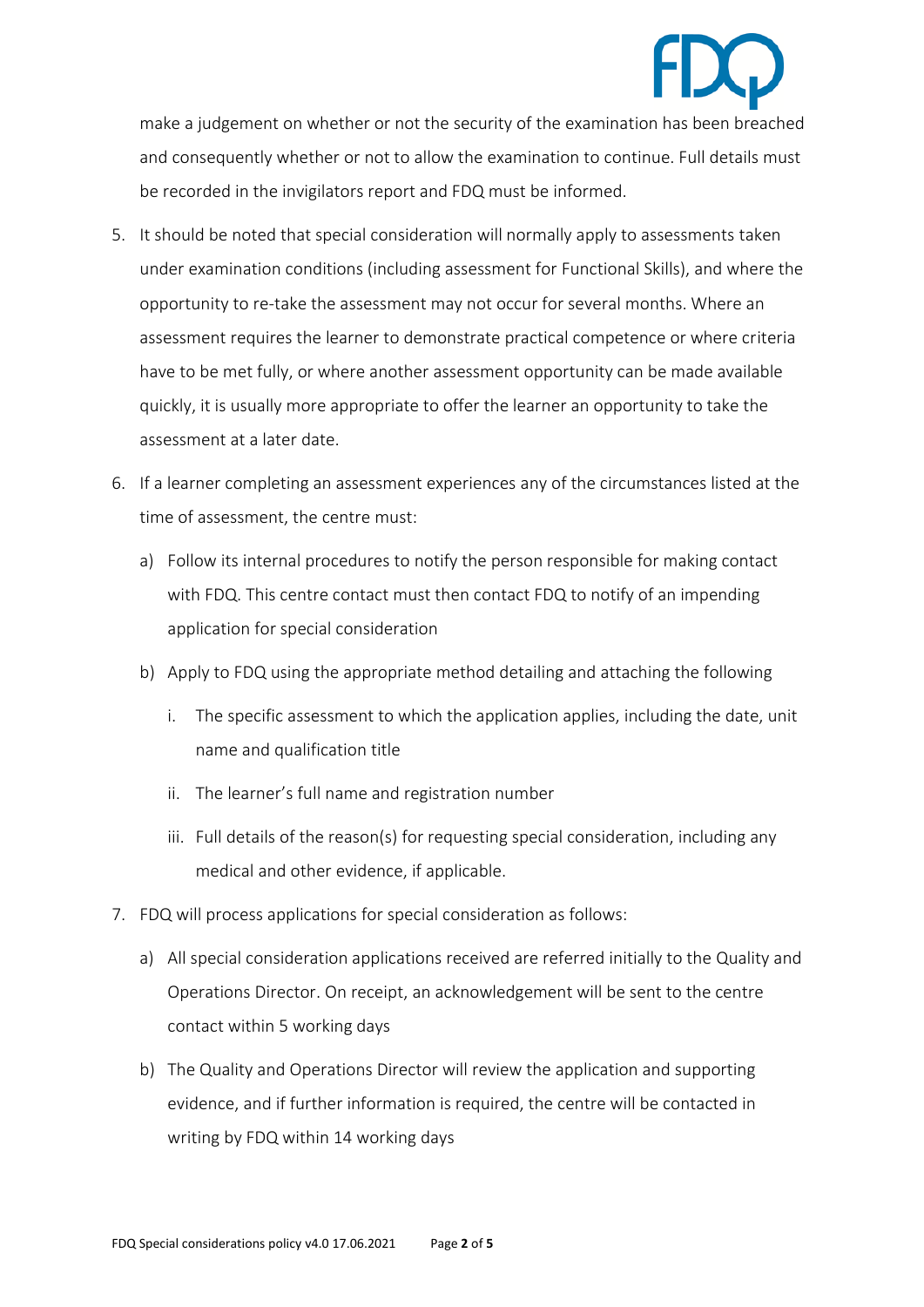

- c) The Quality and Operations Director will produce a report attaching all supporting evidence regarding the special consideration application for consideration
- 8. Centres or will be informed of the outcome of their request in writing within 14 working days of the special consideration review taking place and before results are issued. It should be noted that a successful application for special consideration may not change the learner's result.

### Appeals against special consideration decisions for qualifications

- 9. In the event that centres are dissatisfied with a decision concerning special consideration, they should refer to FDQ's enquiry procedure in the first instance. If, having exhausted these procedures the centre remains dissatisfied with the outcome it has recourse to FDQ's appeals procedure.
- 10. Centres must record and retain the relevant evidence supporting applications for special consideration, including relevant medical evidence, for monitoring during external quality assurance activity.

# Applying for special consideration for apprenticeship end-point assessments

- 11. Requests should be made at the Gateway stage wherever possible, if the circumstances are known at that time. The apprentice's employer should make a request to FDQ using the application form available on the FDQ website and, when completed, the form should be emailed to [fdq@fdq.org.uk.](mailto:fdq@fdq.org.uk) The employer should specify the reason for the request and retaining any medical and other evidence to support the request.
- 12. If the circumstances for the special consideration occur when the Independent Examiners (IE) is already present and the assessment site, the EA is responsible for contacting FDQ, in the event of apprentices needing special consideration. The IE must consult with the apprentice's employer / training provider present at the end-point assessment site when deciding whether to make a request for special consideration.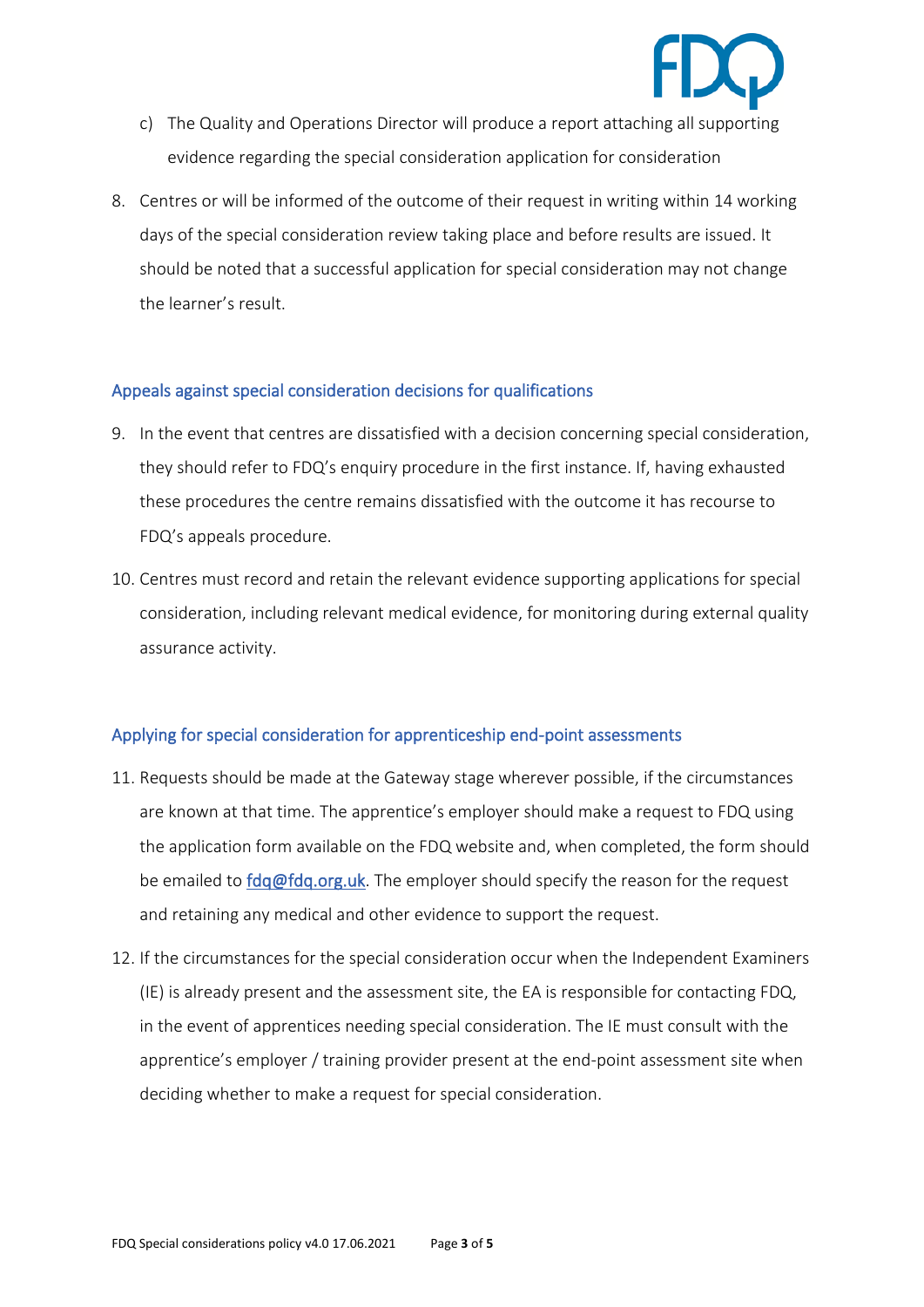

The IE, in conjunction with the employer / training provider, should make the request for special consideration; specifying the reason for the request; the type of special arrangements required and retaining any medical and other evidence to support the request.

- 13. IEs are permitted to allow extra time to apprentices, for example due to a disturbance during the end-point assessment, but must advise FDQ in writing, confirming the adjustments made and apprentice(s) affected. Where an assessment room has been evacuated due to an emergency, the IE must make a judgement on whether or not the security of the end-point assessment has been breached and consequently whether or not to allow the assessment to continue. Full details must be recorded in the IE report and FDQ must be informed.
- 14. Where an assessment requires the apprentice to demonstrate practical competence or where criteria have to be met fully, or where another end-point assessment opportunity can be made available quickly, it is usually more appropriate to offer the apprentice an opportunity to take the assessment at a later date. In such cases, whenever possible, FDQ will ensure another opportunity for assessment is made within the specified end-point assessment period.
- 15. If an apprentice completing an end-point assessment experiences any of the circumstances listed at the time of assessment, the IE must
	- a) Contact FDQ to notify them of an impending application for special consideration

b) Agree the circumstances for the application with the apprentice's employer / training provider present at the end-point assessment site

- c) Apply to FDQ using the appropriate method detailing and attaching the following
	- i. The specific assessment component/s to which the application applies, including the date and apprenticeship standard title
	- ii. The apprentice's full name and registration number
	- iii. Full details of the reason(s) for requesting special consideration, including any medical and other evidence, if applicable.
- 16. FDQ will process applications for special consideration as follows: